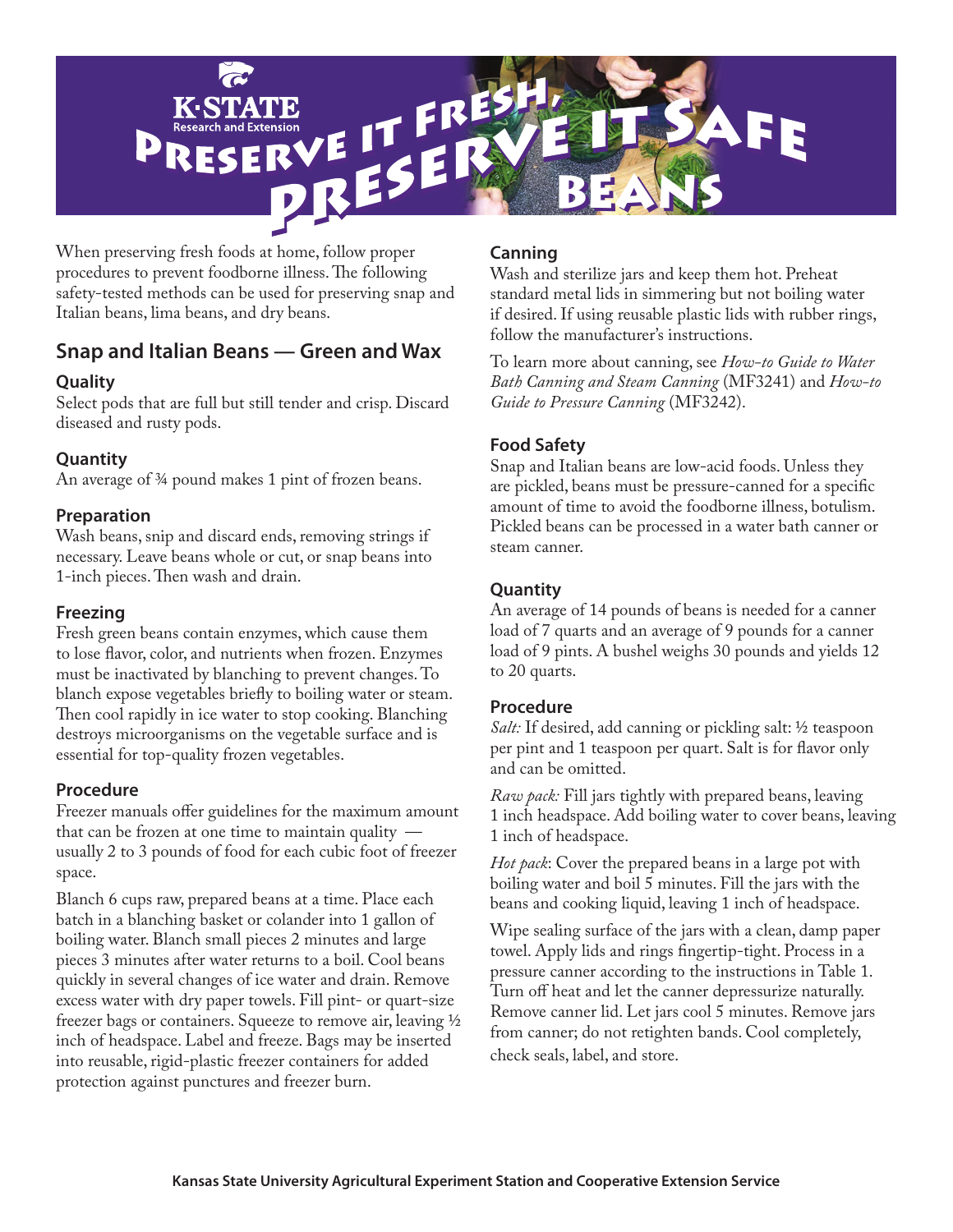# **Pickled Three-Bean Salad**

*Yield*: about 3 pints or 6 half-pints

1½ cups cut and blanched green or yellow beans (prepared as below) 1½ cups canned, drained, red kidney beans 1 cup canned, drained garbanzo beans ½ cup peeled and thinly sliced onion (about 1 medium onion) ½ cup trimmed and thinly sliced celery (1½ medium stalks) ½ cup sliced green peppers (½ medium pepper)  $\frac{1}{2}$  cup white vinegar (5 percent) ¼ cup bottled lemon juice ¾ cup sugar ¼ cup oil ½ teaspoon canning or pickling salt 1¼ cups water

Wash and remove ends from fresh beans. Snap or cut into 1- to 2-inch pieces. Blanch 3 minutes and cool immediately. Rinse kidney beans with tap water and drain again. Prepare and measure other vegetables. Combine vinegar, lemon juice, sugar, and water and bring to a boil. Remove from heat. Add oil and salt, and mix well. Add beans, onions, celery, and green pepper to solution and bring to a simmer. Marinate 12 to 14 hours in refrigerator, then bring the entire mixture to a boil. Fill clean jars with solids. Add hot liquid, leaving ½ of inch headspace. Apply lids and rings fingertip-tight. Process in a water bath or steam canner for 15 minutes at altitude 0 to 1,000 feet; or 20 minutes at altitude 1,001 to 6,000 feet. Turn off heat. Remove canner lid. Let jars cool 5 minutes. Remove jars from canner; do not retighten bands. Cool completely, check seals, label, and store.

# **Beans, Shelled and Dried, All Varieties**

#### **Quantity**

An average of 5 pounds is needed for a 7-quart canner load, 3¼ pounds for a 9-pint load — ¾ pound per quart.

### **Quality**

Select mature, dry seeds. Sort and discard discolored seeds.

#### **Procedure**

Place dried beans or peas in a large pot and cover with water. Soak 12 to 18 hours in a cool place. Drain water. To hydrate beans quickly, cover sorted and washed beans with boiling water in a saucepan. Boil 2 minutes, remove from heat, soak 1 hour, and drain. Cover with fresh water and boil 30 minutes. Add ½ teaspoon of salt per pint or 1 teaspoon per quart to the jar, if desired. Fill jars with beans or peas and cooking water, leaving 1 inch of headspace.Apply lids and rings fingertip-tight. Process in a pressure canner following recommendations in Table 1.

Turn off heat and let the canner depressurize naturally. Remove canner lid. Let jars cool 5 minutes. Remove jars from canner; do not retighten bands. Cool completely, check seals, label, and store.

# **Beans, Baked**

#### **Quantity**

An average of 5 pounds of beans is needed for a 7-quart canner load and 3¼ pounds for a 9-pint load — about ¾-pound per quart.

#### **Quality**

Select mature, dry seeds. Sort and discard discolored and damaged seeds.

#### **Procedure**

Sort and wash dry beans. Add 3 cups water for each cup of dried beans. Boil 2 minutes. Remove from heat, soak for 1 hour, and drain. Heat to boiling in fresh water and save liquid for making sauce.

*Molasses sauce* – Mix 4 cups water or cooking liquid from beans, 3 tablespoons dark molasses, 1 tablespoon vinegar, 2 teaspoons salt, and ¾ teaspoon powdered dry mustard. Heat to boiling.

Place seven 34-inch pieces of pork, ham, or bacon in an earthenware crock, a large casserole, or pan. Add beans and enough molasses sauce to cover beans. Cover and bake 4 to 5 hours at 350°F. Add water as needed — about every hour.

Fill jars, leaving 1 inch of headspace. Apply lids and rings fingertip-tight. Process in a pressure canner as recommended in Table 1. Turn heat off and let the canner depressurize naturally. Remove the canner lid. Cool jars for 5 minutes, and then remove from canner. Do not retighten bands. Cool completely, check seals, label, and store.

# **Dry Beans with Tomato or Molasses Sauce**

#### **Quantity**

An average of 5 pounds of beans is needed for a 7-quart canner load and 3¼ pounds for a 9-pint load — about ¾-pound per quart.

#### **Quality**

Select mature, dry beans. Discard any that are discolored or damaged.

#### **Procedure**

Sort and wash dry beans. Add 3 cups of water for each cup of dried beans. Boil 2 minutes and remove from heat. Soak 1 hour, and then drain. Heat to boiling in fresh water. Save liquid for making one of the following sauces:

*Tomato sauce* – Mix 1 quart tomato juice, 3 tablespoons sugar, 2 teaspoons salt, 1 tablespoon chopped onion, and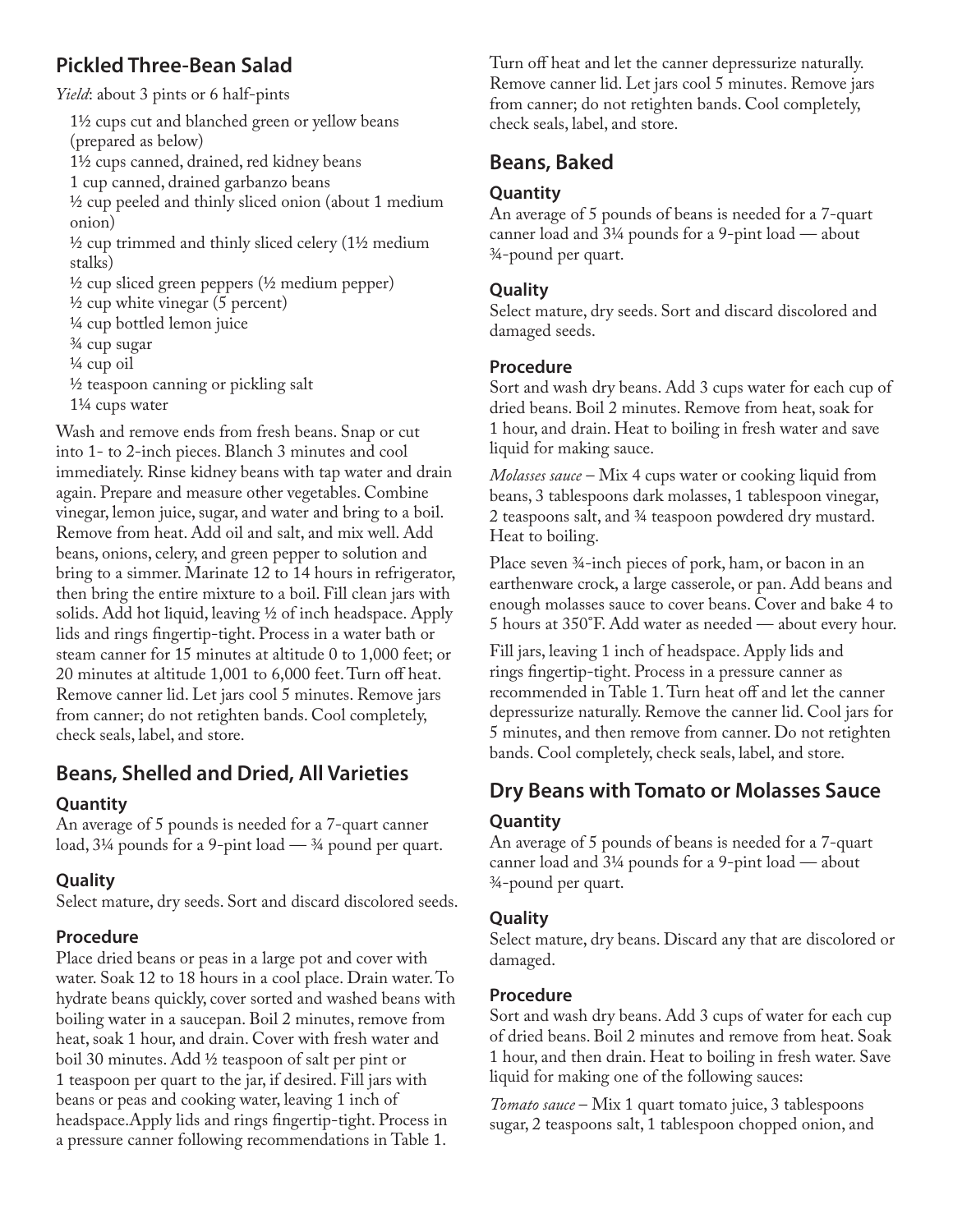¼ teaspoon each of ground cloves, allspice, mace, and cayenne pepper. Heat to boiling.

*Ketchup sauce* – Mix 1 cup tomato ketchup with 3 cups cooking liquid from beans. Heat to boiling.

*Molasses sauce* – Mix 4 cups water or cooking liquid from beans, 3 tablespoons dark molasses, 1 tablespoon vinegar, 2 teaspoons salt, and ¾ teaspoon powdered dry mustard. Heat to boiling.

Fill jars three-fourths full with hot beans. Add a ¾-inch cube of pork, ham, or bacon to each jar, if desired. Fill jars with heated sauce, leaving 1 inch of headspace.

Apply lids and rings fingertip-tight. Process in a pressure canner as recommended in Table 1. Turn off heat and let the canner depressurize naturally. Remove canner lid. Cool jars 5 minutes. Remove from canner. Do not retighten bands. Cool completely, check seals, label, and store.

# **Beans, Fresh Lima – Shelled**

## **Quantity**

An average of 28 pounds is needed for a 7-quart canner load, 18 pounds for a 9-pint load. A bushel weighs 32 pounds and yields 6 to 10 quarts — an average of 4 pounds per quart.

## **Quality**

Select well-filled pods with green seeds. Discard insectdamaged and diseased seeds.

## **Procedure**

Shell beans and wash thoroughly.

*Hot pack* – Cover beans with boiling water and heat to boil. Fill jars loosely, leaving 1 inch of headspace.

*Raw pack –* Fill jars with raw beans. Do not press or shake.

*Small beans* – leave 1 inch of headspace for pints, 1½ inches for quarts.

*Large bean*s – leave 1 inch headspace for pints, 1¼ inches for quarts.

Add 1 teaspoon of salt per quart, if desired. Add boiling water, leaving headspace as described above. Apply lids and rings fingertip-tight. Process in a pressure canner according to the recommendations in Table 1. Turn heat off and let the canner depressurize naturally. Remove canner lid. Cool jars 5 minutes, then remove from canner; do not retighten bands. Cool completely, check seals, label, and store.

## **Chili Con Carne**

*Yield*: 9 pints

- 3 cups dried pinto or red kidney beans
- 5½ cups water
- 5 teaspoons salt (separated)
- 3 pounds ground beef
- 1½ cups chopped onion 1 cup chopped peppers of your choice (optional) 1 teaspoon black pepper
- 3 to 6 tablespoons chili powder
- 2 quarts crushed or whole tomatoes

Wash beans thoroughly and place in a 2-quart saucepan. Add cold water to cover by 2 to 3 inches. Soak 12 to 18 hours. Drain and discard water. Combine beans with 5½ cups of fresh water and 2 teaspoons salt. Bring to a boil. Reduce heat; simmer 30 minutes. Drain and discard water.

In a skillet, brown ground beef, chopped onions, and peppers if desired. Drain fat and add 3 teaspoons salt, pepper, chili powder, tomatoes, and drained, cooked beans. Simmer 5 minutes. *Do not thicken.*

Fill jars, leaving 1 inch headspace. Wipe rims with a damp, clean paper towel. Apply lids and rings fingertiptight. Process in a pressure canner according to the recommendations in Table 1. Turn off heat and let the canner depressurize naturally. Remove canner lid. Let jars cool 5 minutes. Remove jars from canner. Do not retighten bands. Cool completely, check seals, label, and store.

# **Problems and Solutions**

## **1. Can plain green beans be processed in a waterbath canner?**

No. Beans are a low-acid vegetable and must be processed in a pressure canner. Improper processing of beans or other low-acid vegetables can result in growth of *Clostridium botulinum,* which causes the foodborne illness botulism. Pickled beans are the only beans that can be processed safely in a water-bath canner.

## **2. Can salt be left out when canning beans?**

Yes. Salt is for flavor and can be left out to reduce sodium content.

### **3. Can beans be added to home canned salsa before canning?**

No. Adding beans changes the acid content of the salsa and makes it unsafe when canned. Add beans when ready to serve the salsa.

#### **4. What causes cut ends and seeds inside of green beans to turn reddish-brown?**

Faint red pigments (anthocyanins) are present in small amounts in some varieties of green beans. Pigments may appear brown when canned but are safe to eat when processed properly. Another possible cause is overly mature beans.